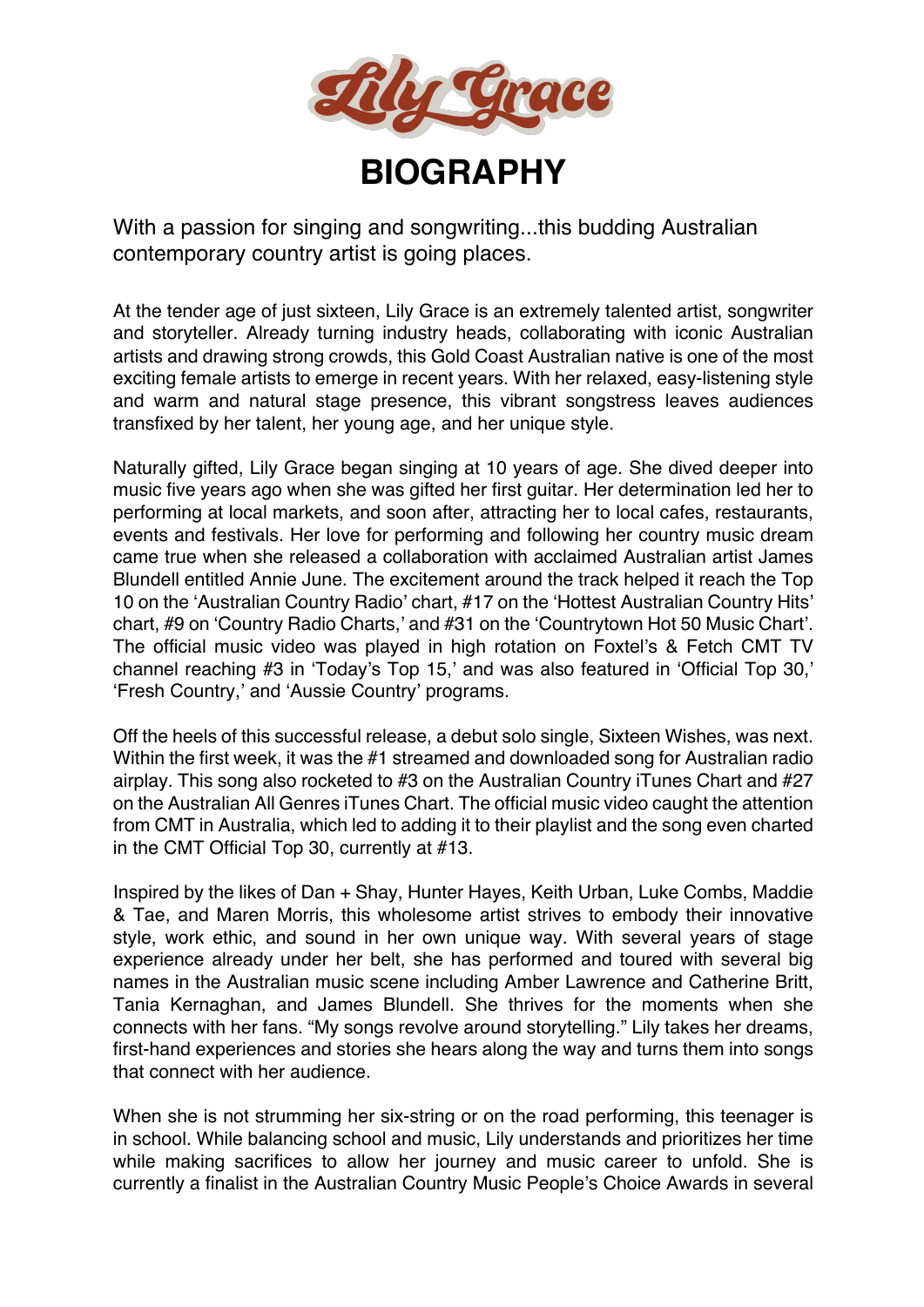categories including Best Female Vocalist and Most Promising Future Star. She also, just recently, took home two awards at 2022's Tamworth Songwriters Association Awards for both Country Song of the Year and Country Rock Song of the Year.

With determination, confidence, passion to create real and honest music, and the release of her latest The Two Of Us Meet, Lily exhibits a natural warmth and undeniable stage presence. She is earning the recognition she deserves and the future is certainly looking bright for this young artist.

### TESTIMONALS

*"As a veteran of the industry, every so often you get a breath of fresh air, and she's it." James Blundell*

*"Wow Lily, you light up a stage! You have a beautiful voice and your vocal technique is extremely consistent. You are obviously an accomplished performer." Katie Rutledge*



Annie June



**Sixteen Wishes** 



The Two Of Us Meet

# CARFFR HIGHLIGHTS

| 2022 January  | 'Sixteen Wishes' - Over 200,000 Streams on Spotify and over<br>100,000 monthly listeners |
|---------------|------------------------------------------------------------------------------------------|
| 2022 January  | 'Sixteen Wishes' - Winner of 'Country Song of the Year and                               |
|               | 'Country Rock' in the Tamworth Songwriter's Association                                  |
|               | Awards                                                                                   |
| 2022 January  | Nominated in the Best Female Vocalist & Most Promising Future                            |
|               | Star in the Australian Country Music People's Choice Awards                              |
| 2021 December | Appointed as an endorsed artist for Cole Clark Guitars                                   |
|               |                                                                                          |
| 2021 December | 'Sixteen Wishes' #13 on CMT Official Top 30                                              |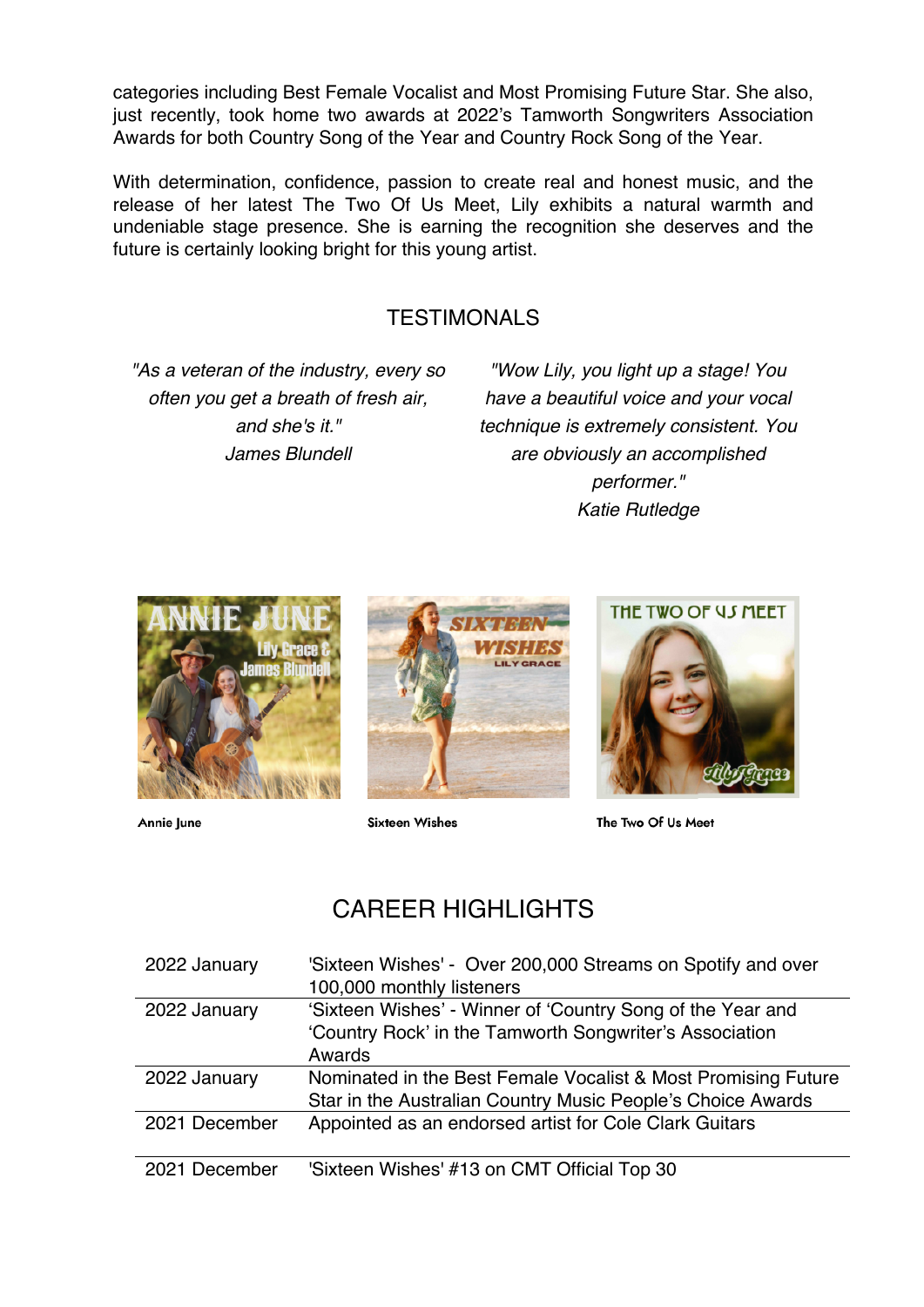| 2021 November    | Groundwater Country Music Festival artist line-up                                                                  |
|------------------|--------------------------------------------------------------------------------------------------------------------|
| 2021 September   | Country Music Raceday, Doomben artist line-up                                                                      |
| 2021 September   | Release I Debut solo single 'Sixteen Wishes' released                                                              |
| 2021 September   | 'Sixteen Wishes' #1 Streamed and downloaded song for<br>Australian Radio Airplay                                   |
| 2021 August      | 'Sixteen Wishes' #3 Song on Australia Country iTunes Chart                                                         |
| 2021 August      | 'Sixteen Wishes' #27 on Australian All Genres iTunes Chart                                                         |
| 2021 July        | Co-headlined tour with James Blundell in South East<br>Queensland                                                  |
| 2021 July        | 'Annie June' #3 on CMT's Today's Country Top 15                                                                    |
| 2021 June        | Gympie Muster - Announced in artist line-up                                                                        |
| 2021 June        | Guest artist performance on Kix Live                                                                               |
| 2021 May         | 'Annie June' debut single release, co-written with James Blundell                                                  |
| 2021 May         | 'Annie June' #17 on Hottest Australian Country Hits I #31 on<br>Countrytown Chart                                  |
| 2021 May         | 'Annie June' in the Top 10 Australian Country Radio Chart                                                          |
| 2021 March       | Co-headlined concert with James Blundell                                                                           |
| 2021 March       | Opened the 'Love and Lies tour in Queensland venues for<br>Golden Guitar winners, Amber Lawrence & Catherine Britt |
| 2021 December    | Opened concert for accomplished country artist Tania<br>Kernaghan                                                  |
| <b>2019 July</b> | Graduate of the CMAA Junior Academy of Country Music                                                               |
| 2019 January     | People's Choice Top 10 Finalist in the Toyota Battle of the<br><b>Buskers at Tamworth Country Music Festival</b>   |